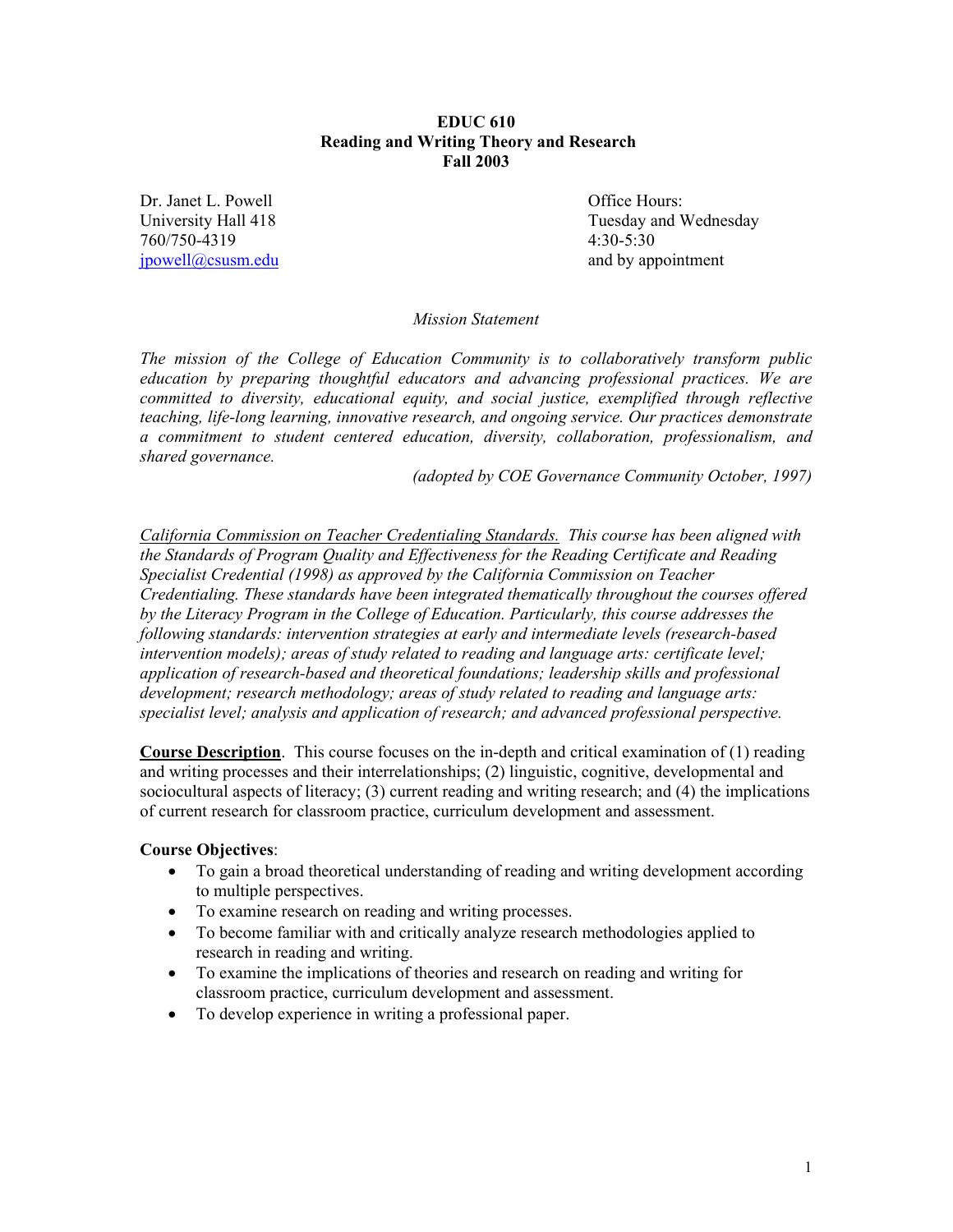# **Required Texts and Readings**:

American Psychological Association. (1994). *Publication manual of the American Psychological Association* (4<sup>th</sup> ed.). Washington, DC.

Powell, J. (2003). *EDUC 610*: *Reading and Writing Theory and Research.*. Available at Copyserve.

\* CopyServe is located in San Marcos at 745 Rancho Santa Fe Rd. (the corner of San Marcos and Rancho Santa Fe; look for the shopping center that contains Savon and City Bank, CopyServe faces San Marcos Blvd, open until 6:00) Tel. (760) 599-9923

# **Course Assignments:**

Attendance and Participation: (50 points) Ten points will be deducted for each 24 hour period in which assignments are late. Students are expected to arrive on time and participate in each session. Important: You cannot receive an "A" if you miss more than two classes. You cannot receive a "B" if you miss more than three classes.

Leading a Reader Response Discussion (100 points) In pairs, present short overviews (15-20 minutes) of the readings for arranged class sessions and then lead a critical discussion (50-60 minutes) on those readings. The discussion must include small and whole group activities, the use of handouts and overheads, and the reaction papers.

### Reaction Papers (10 points each)

Reaction papers are due the same day as the readings. Prepare a typed, one page bulleted list of your opinions of the positive and negative aspects for each of the assigned readings. Remember that these are reaction/opinion statements, *not summaries.*

### Research Project Outline and Presentation (100 points)

Based on your classroom/school experiences, course readings and puzzling questions, select a topic you would like to further investigate. Write a project outline (six to eight pages) including: (1) A *brief introduction* of why you think this topic is relevant and how your study will contribute to the educational field (2 to 4 paragraphs).

(2) A bulleted *ANNOTATED* list of relevant research that will help you develop a broad overview of what is known about this topic and how it has been studied. This is an outline of what research would be important to include in a *literature review* – studies that support your view on this topic (and the theoretical framework guiding your study) as well as studies that bring a different perspective(s). Include a rationale for your selection of references (minimum of 10 references). (3) Select a *research methodology* that will best help you answer your question(s). Include information on where/when/how you would collect the data – setting, participants, timeline and data collection procedures.

(4) Prepare a 15 minute presentation to be given to the class about your project outline. Include a one-page summary and reference page.

*Important: Before you turn in your final paper, you must have the signatures of two classmates who have responded to and edited your work on the first draft.*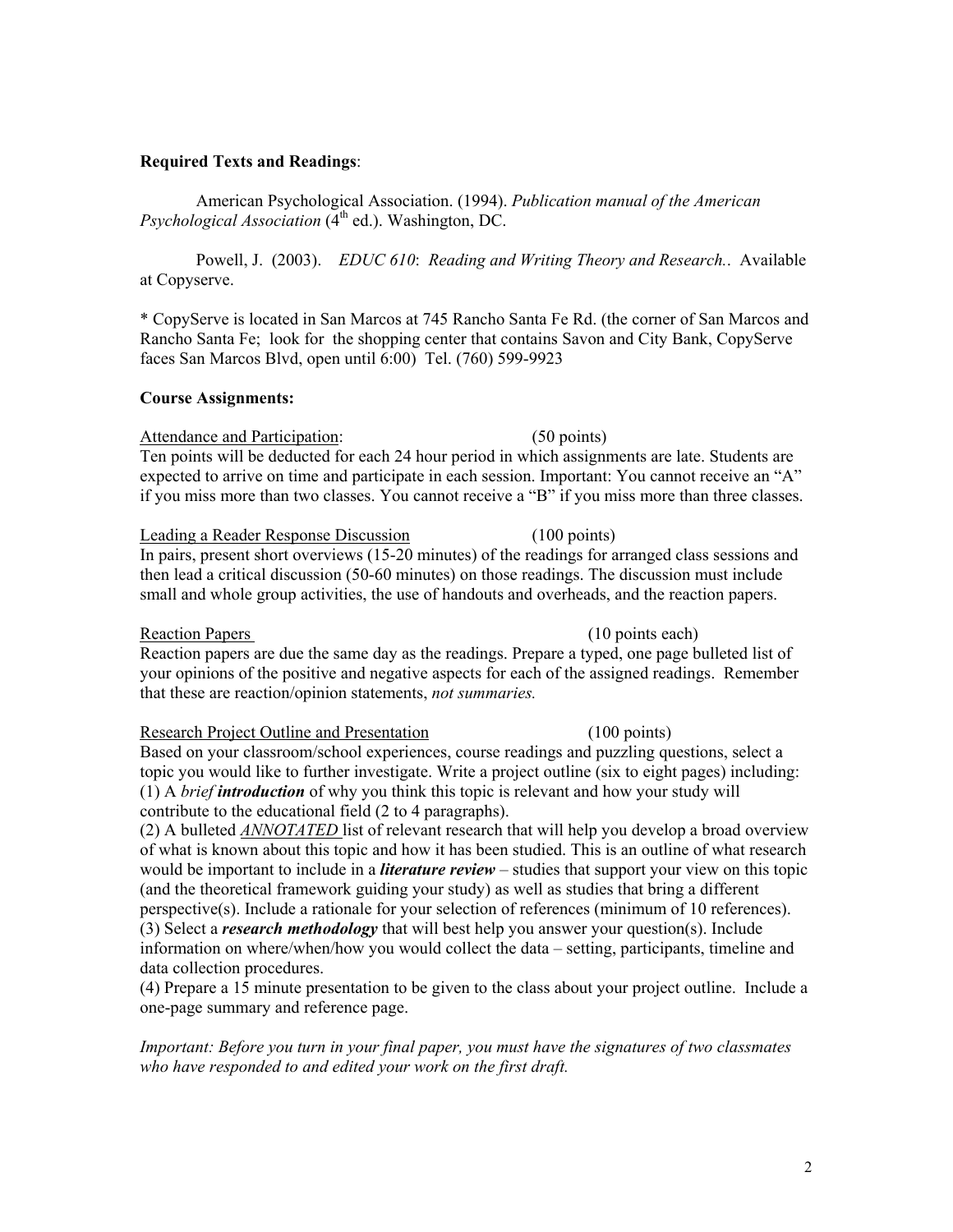# **EDUC 610:Tentative Schedule, Fall 2003**

| Date      | Topic                           | <b>Readings and Assignments</b>                                                                               |
|-----------|---------------------------------|---------------------------------------------------------------------------------------------------------------|
| $9 - 2$   | Course Overview                 |                                                                                                               |
|           | Literacy Theory                 |                                                                                                               |
| $9 - 9$   | The Politics of Literacy:       | Stanovich, K. E. (1999). Romance and reality (and responses). In California Reading Initiative's Read All     |
|           | Opposing Viewpoints of Literacy | About It., Sacramento: California State Board of Education, pgs. 61-77                                        |
|           |                                 | Taylor, D. (1998). Beginning to Read and the Spin Doctors of Science. Urbana, IL: National Council of         |
|           |                                 | Teachers of English, Prologue – Chapter 1                                                                     |
| $9 - 16$  | The Politics of Literacy: One   | Foorman, B.R., Fletcher, J.M., Francis, D. J., Schatschneider, & Metha, P. (1999). The role of instruction in |
|           | Study's Influence               | learning to read: Preventing reading failure in at-risk children. In California Reading Initiative's Read All |
|           |                                 | About It., Sacramento: California State Board of Education, pgs. 207-227.                                     |
| $9 - 23$  | The Politics of Literacy:       | Taylor, Chapters 14-16                                                                                        |
|           | One Study's Influence           |                                                                                                               |
| $9 - 30$  | <b>State Policies</b>           | McGill-Franzen, A. (2000). Policy and instruction. In Kamil, M., Mosenthal, P. B., Pearson P. D. and Barr,    |
|           |                                 | R. (Eds.) Handbook of Reading Research. New York: Lawrence Erlbaum Publishers, pgs. 889-908.                  |
| $10-7$    | <b>State Policies</b>           | Valencia & Wixson (2000). Policy-oriented research. In Kamil, M., Mosenthal, P. B., Pearson P. D. and         |
|           |                                 | Barr, R. (Eds.) <i>Handbook of Reading Research</i> . New York: Lawrence Erlbaum Publishers. pgs. 909-935.    |
| $10 - 14$ | <b>State Policies</b>           | Au (2000). A multicultural perspective on policies for improving literacy achievement. In Kamil, M.,          |
|           |                                 | Mosenthal, P. B., Pearson P. D., and Barr, R. (Eds.) Handbook of Reading Research. New York: Lawrence         |
|           |                                 | Erlbaum Publishers, pgs. 835-851                                                                              |
| $10 - 21$ | Research on Home Literacy       | Compton-Lilly, C. (2000). Staying on children": Challenging stereotypes about urban parents. Language Arts,   |
|           | Experiences                     | [77, (5). National Council of Teachers of English, pgs. 421-427.                                              |
|           |                                 | Heath, S. B. (1983). Ways with words. Cambridge University Press. (prologue & chap.8).                        |